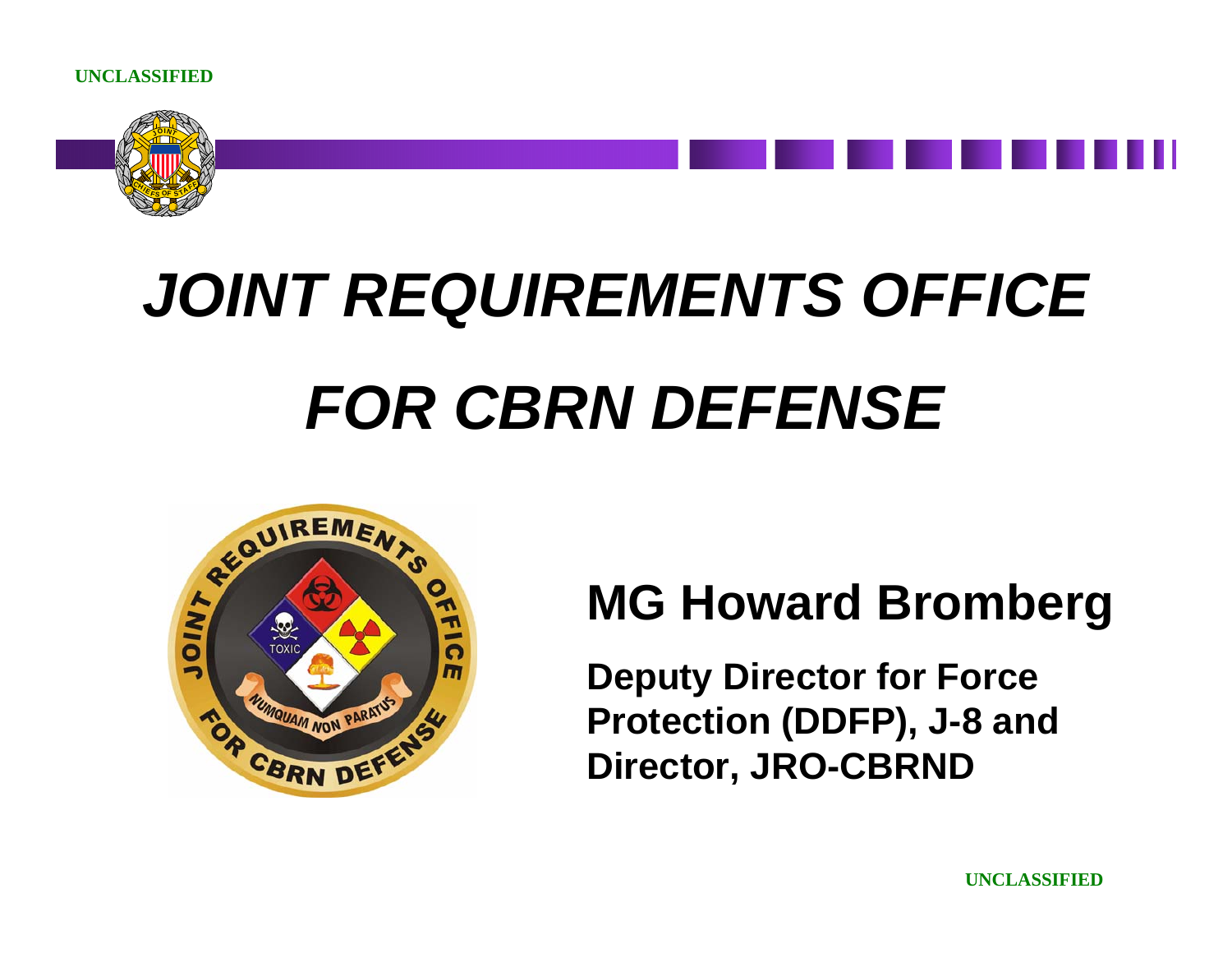# *Strategic Environment*



**"Uncertainty is the defining characteristic of today's strategic environment. While we work to avoid being surprised, we must posture ourselves to handle unanticipated problems – we must plan with surprise in mind."**

> **National Defense Strategy March 1, 2005**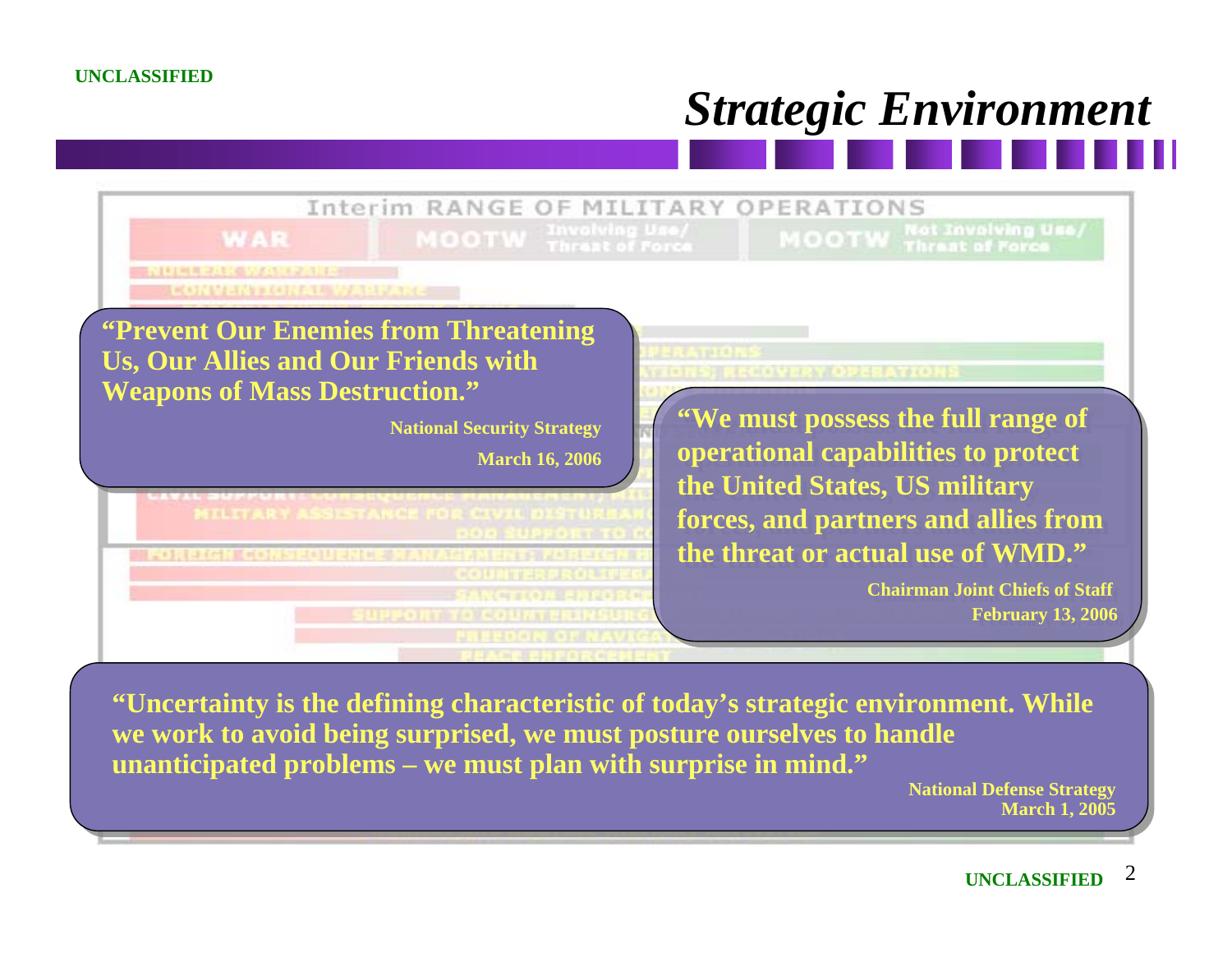### *QDR Objective – Shift in Focus*

#### **Provide more options for President, capabilities for CoComs capabilities for CoComs**

#### *Post-9/11 Security Challenges 9/11 Security Challenges* . **Traditional Disruptive Catastrophic LIKELIHOOD**<u>L</u><br> **VULNER-**<br> *VUNER*<br> *VUNER*<br> *VUNER-MINORERABILIONAL<br>
<br>
States employing military<br>
<br>
<br>
<br>
<br>
<br>
<br>
Competitors employing<br>
<br>
Competitors employing Lower*Non-state and state actors employing "unconventional" methods to counter stronger state opponents; terrorism insurgency, etc. **Irregular** Terrorist or rogue state employment of WMD or methods producing WMD-like effects against U.S. interests States employing military forces in well-known forms of military competition and conflictCompetitors employing technology or methods that might counter or cancel our current military advantages • Defeat terrorist networks • Defend homeland in depth • Prevent acquisition or use of WMD• Shape choices of countries at strategic crossroads *(Assure, Dissuade, Deter, Defeat) Capabilities for COCOMsCapability Focus Areas Capability Focus Areas Options for President*

#### **UNCLASSIFIED** <sup>3</sup>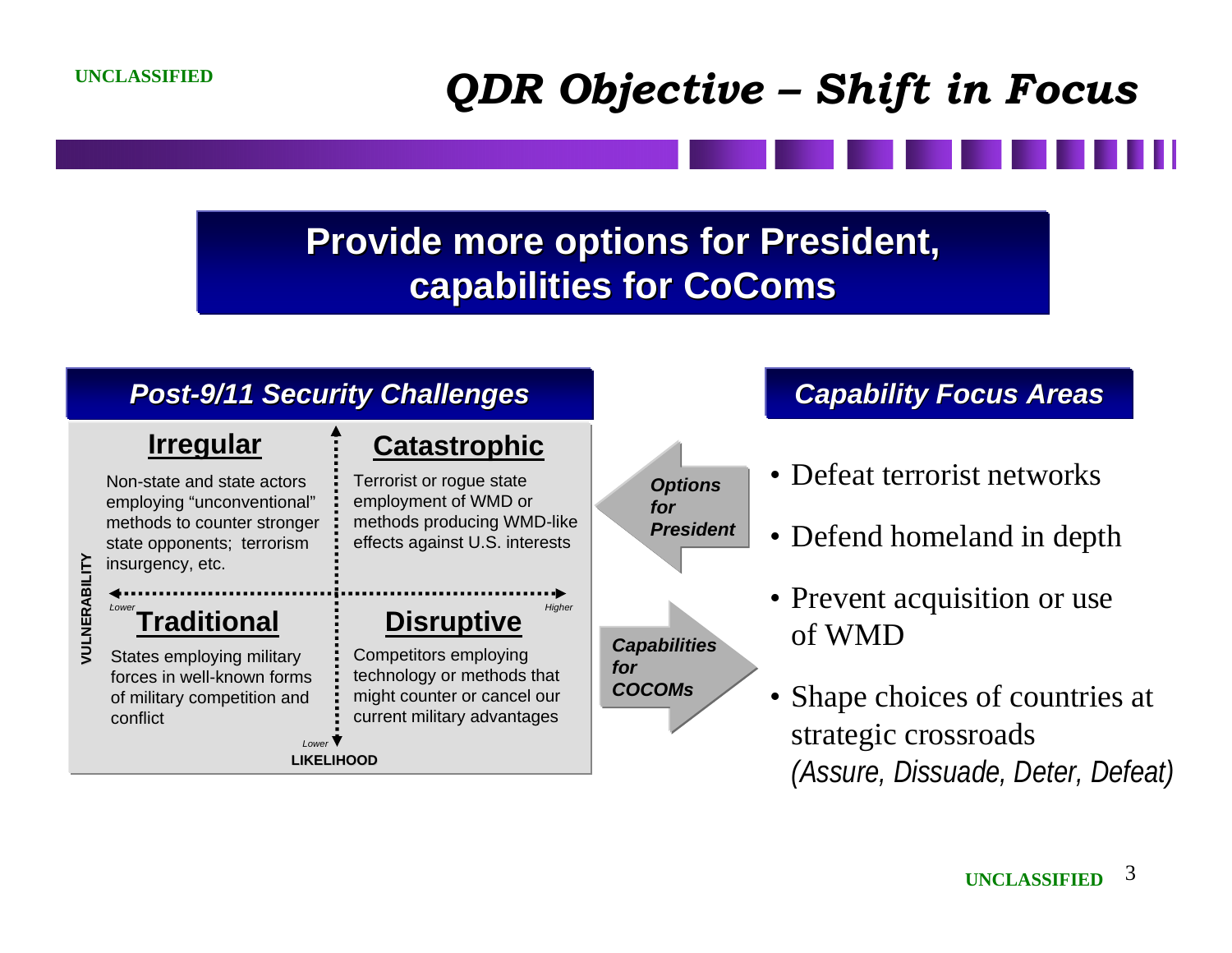#### *QDR Objective – Shift in Focus*



**UNCLASSIFIED**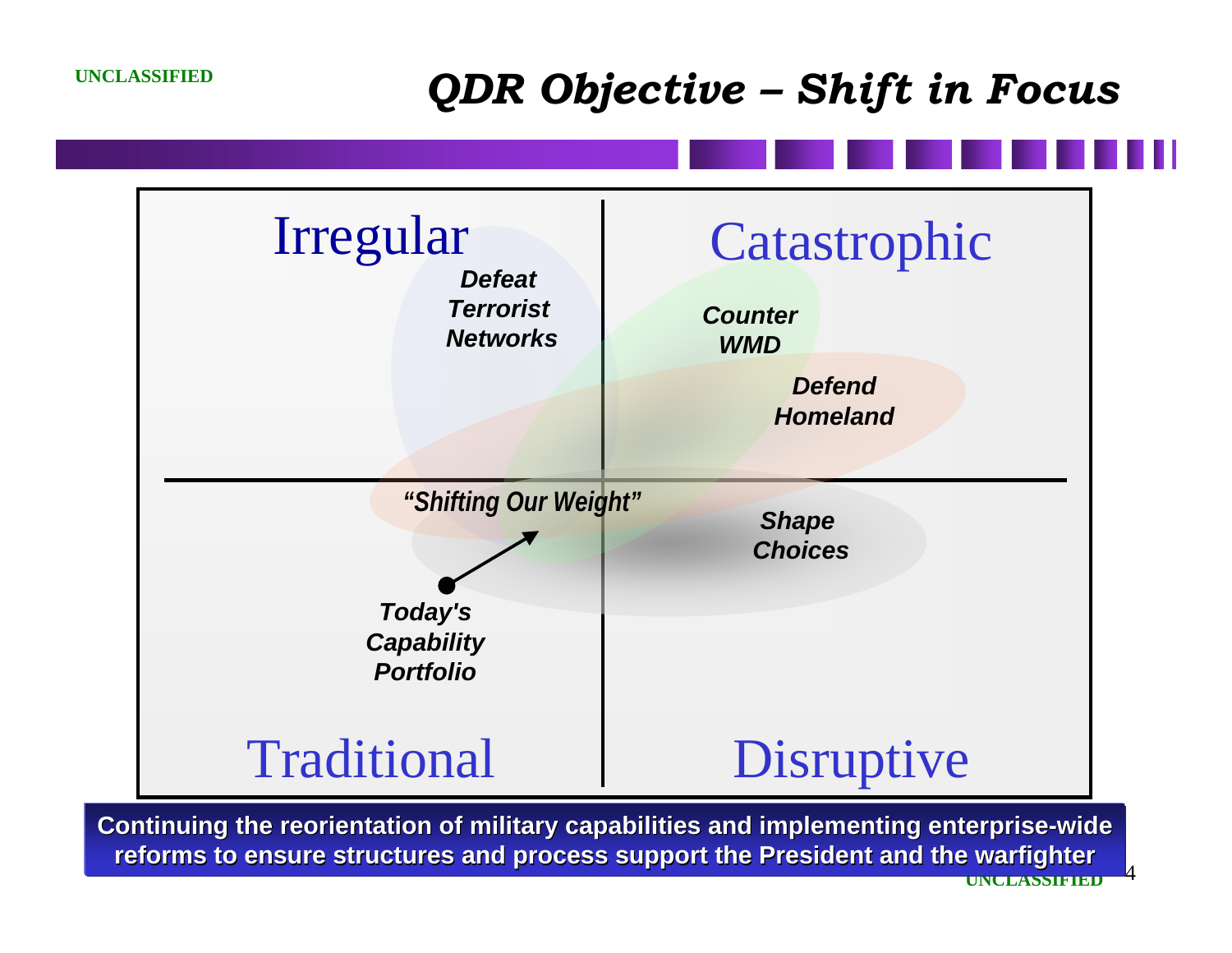# *Combating WMD Mission Areas*

**Mission: Dissuade, deter, defend against & defeat those who seek to harm the U.S., its allies and partners through WMD use or threat of use, and, if attacked, mitigate the effects and restore deterrence .**

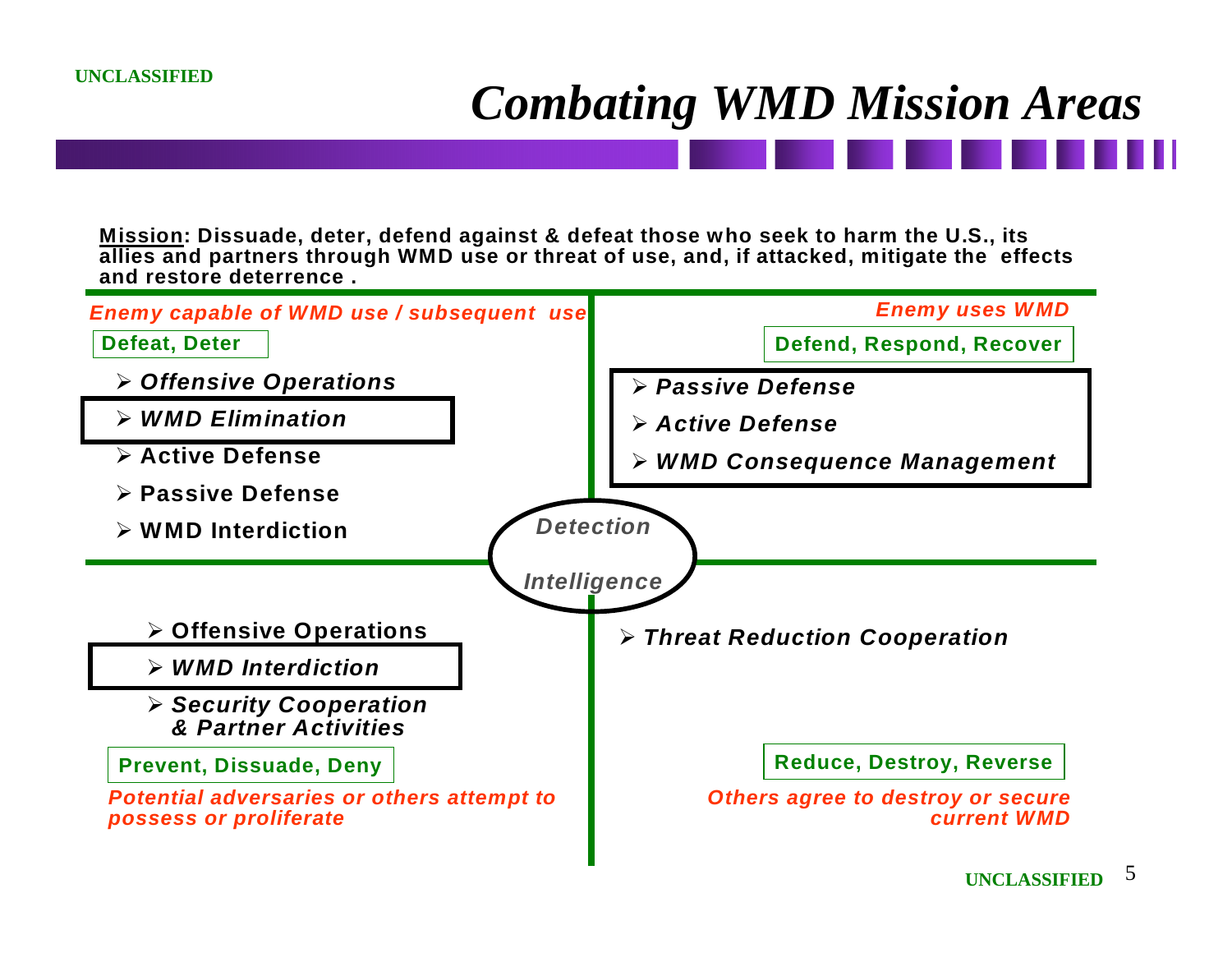### *Threat vs Capability Based Planning*

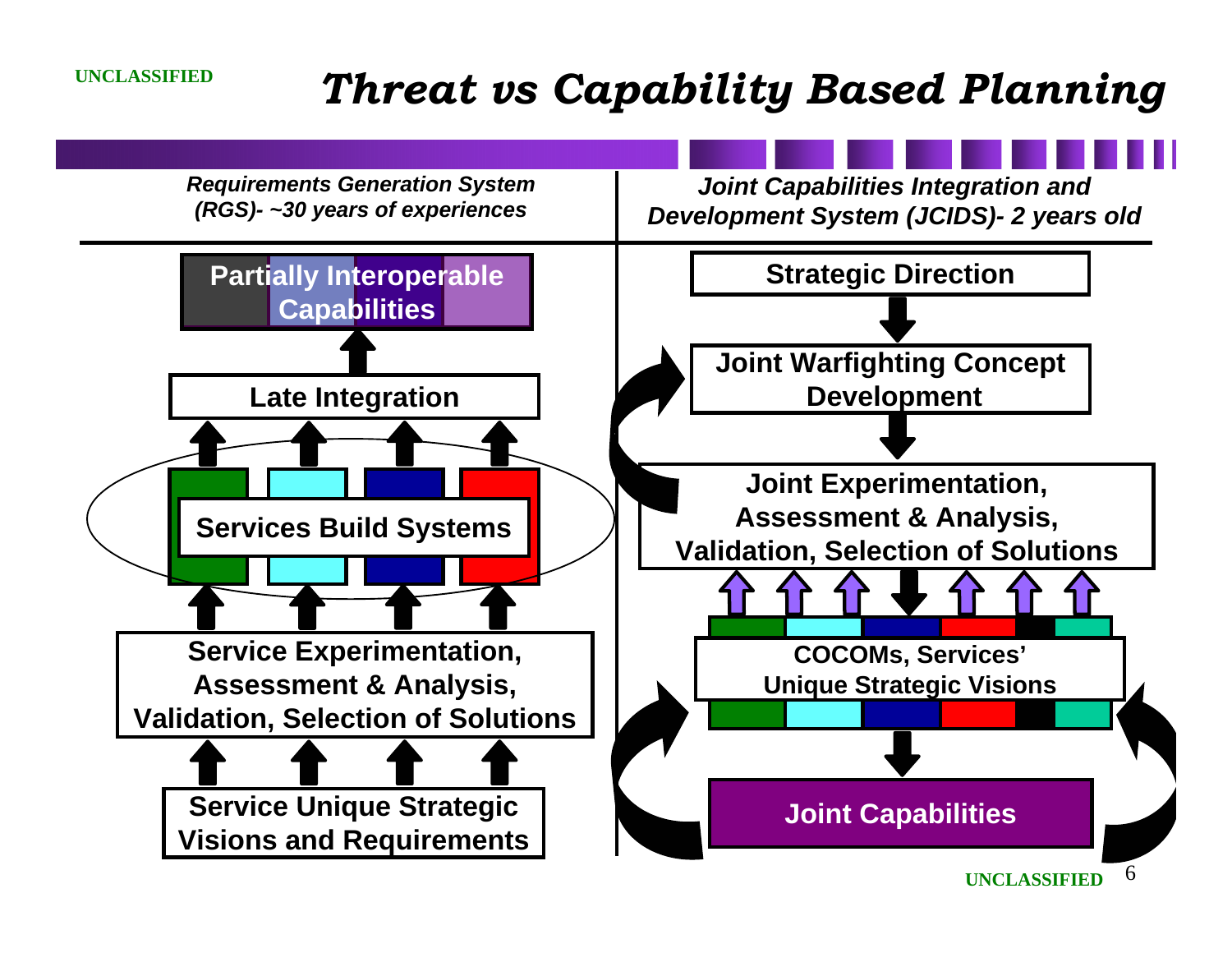#### *The DoD Process*



Making Warfighter Needs Reality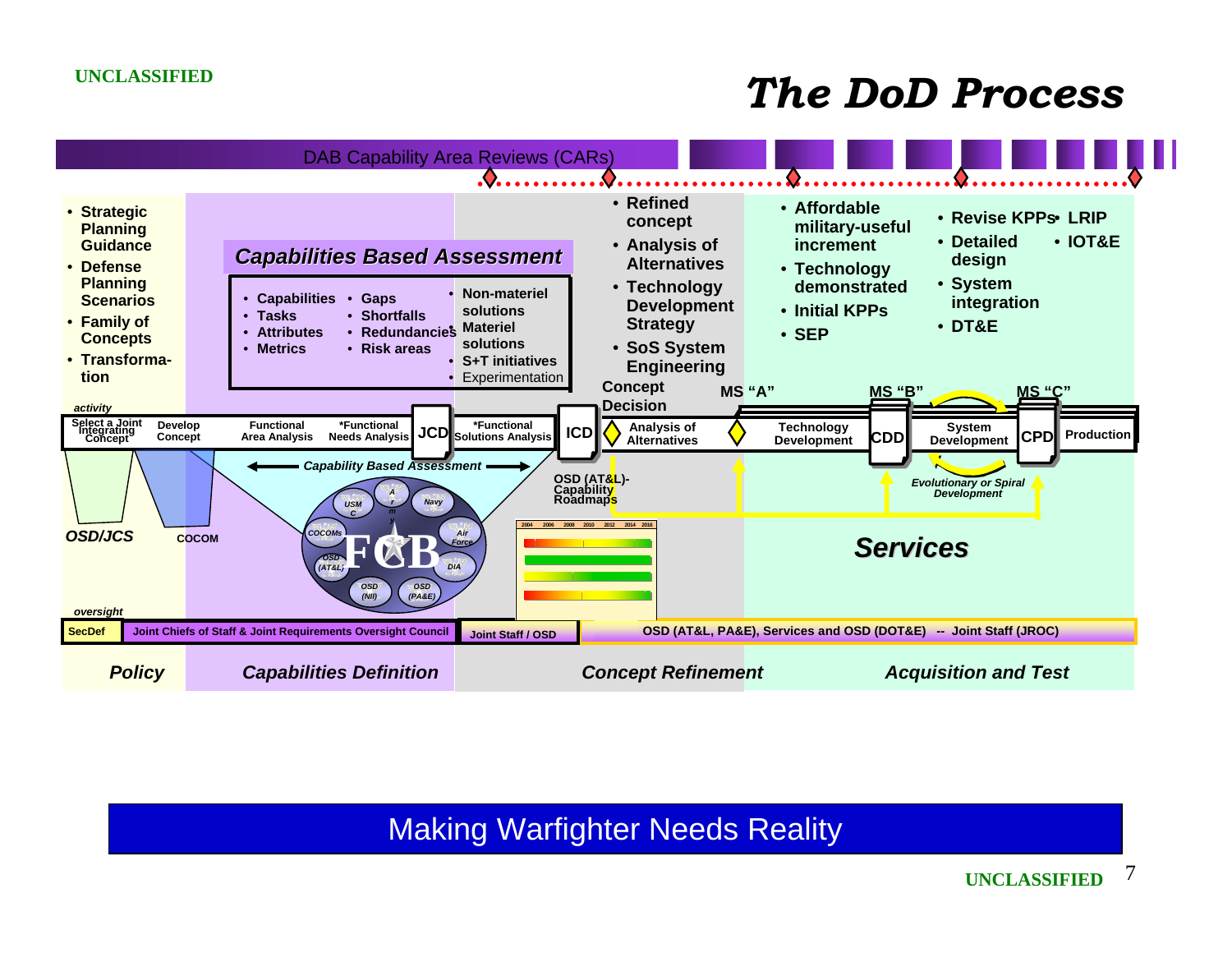# *Joint Staff and J8 DDFP Organization*

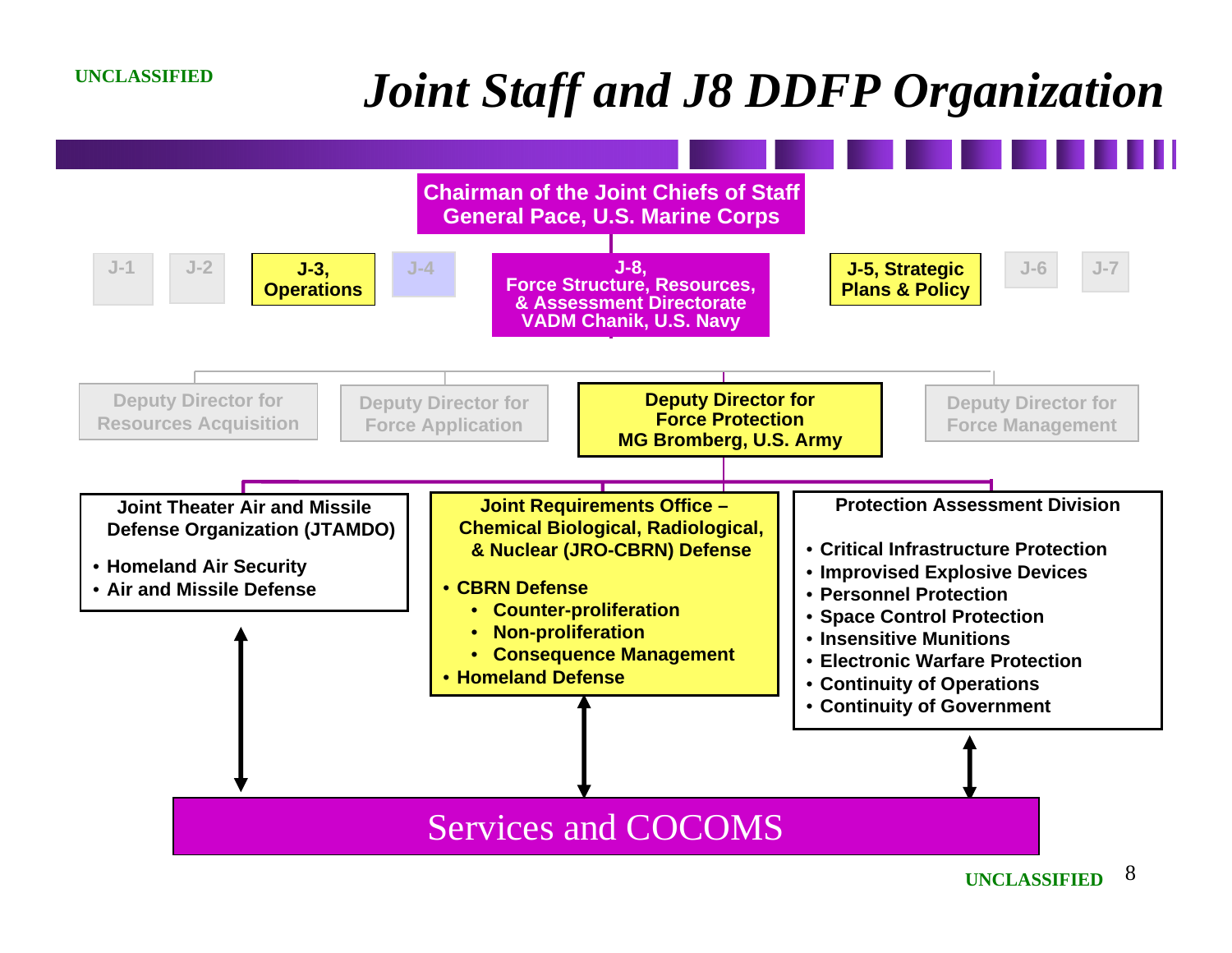# *JRO CBRND Accomplishments*

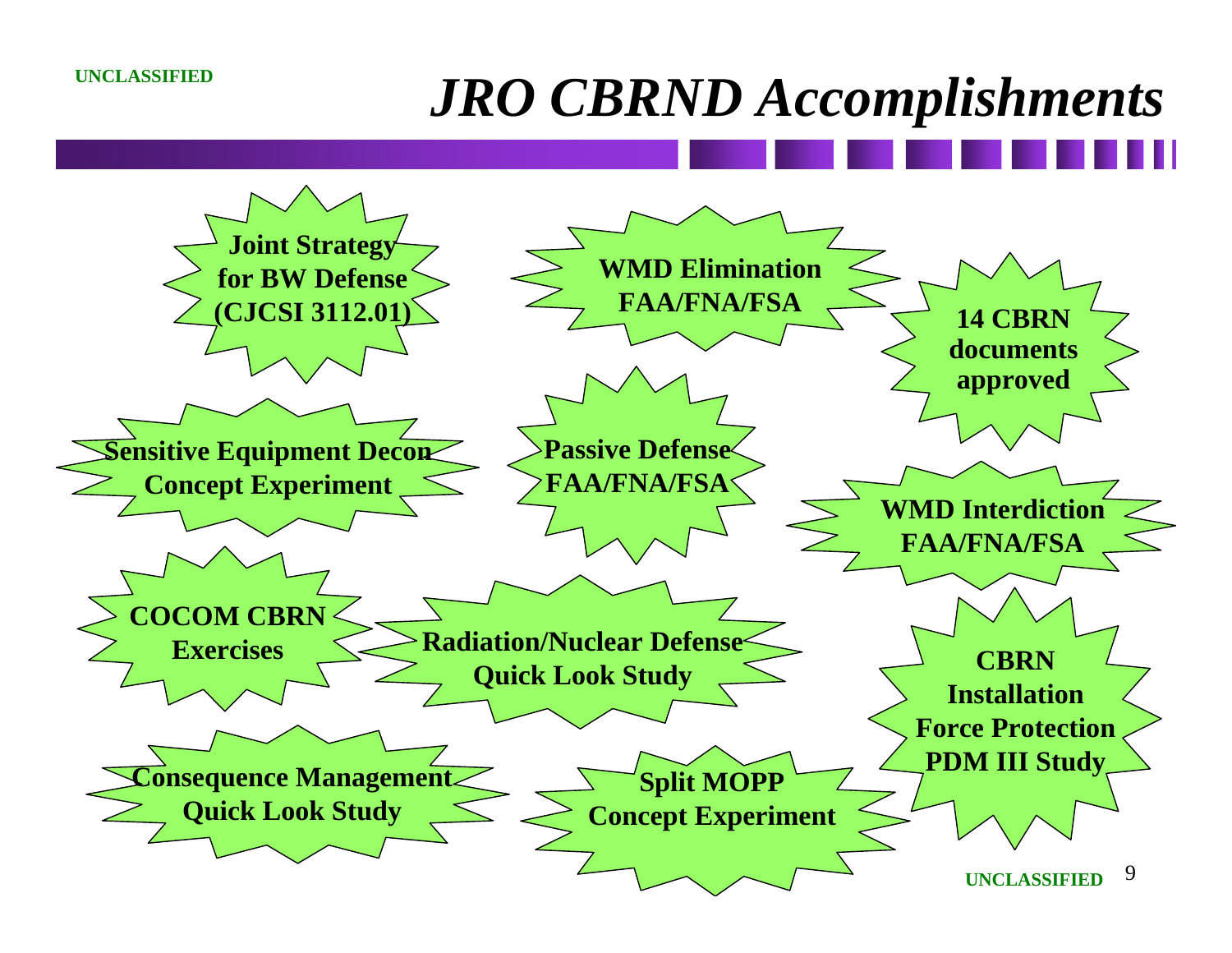# *JRO-CBRN Defense Current Actions*

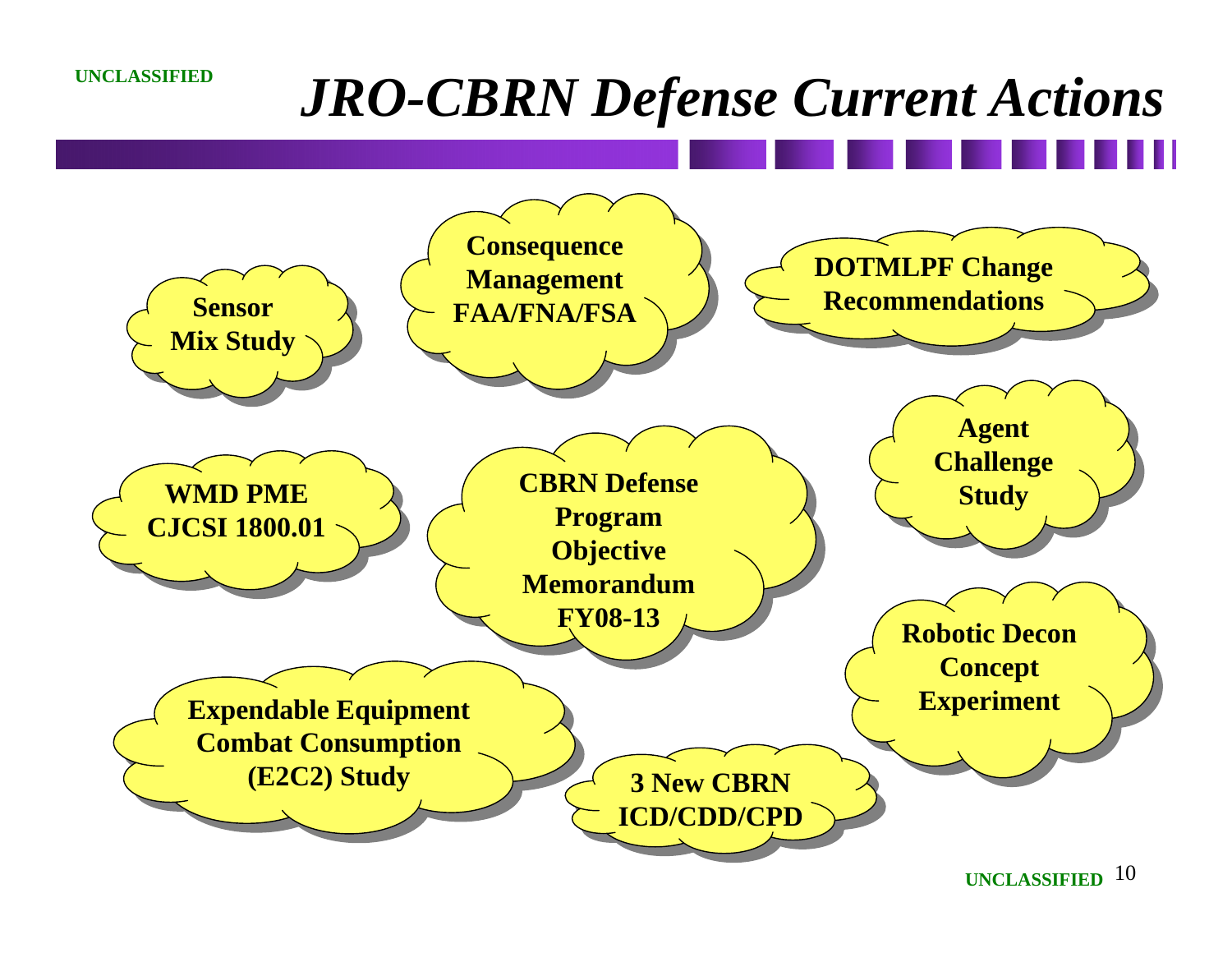- •**Modernize Consequence Management capabilities**
	- **WMD CST**
	- **CERFP**
	- **CBIRF**
	- **JTF CS**
- •**New WMD Elimination capabilities**
	- **20th CBRNE Command to be JTF-Elimination HQ**
- •**CBDP MILCON**
	- **Lab and T&E Infrastructure upgrades**

*Challenges*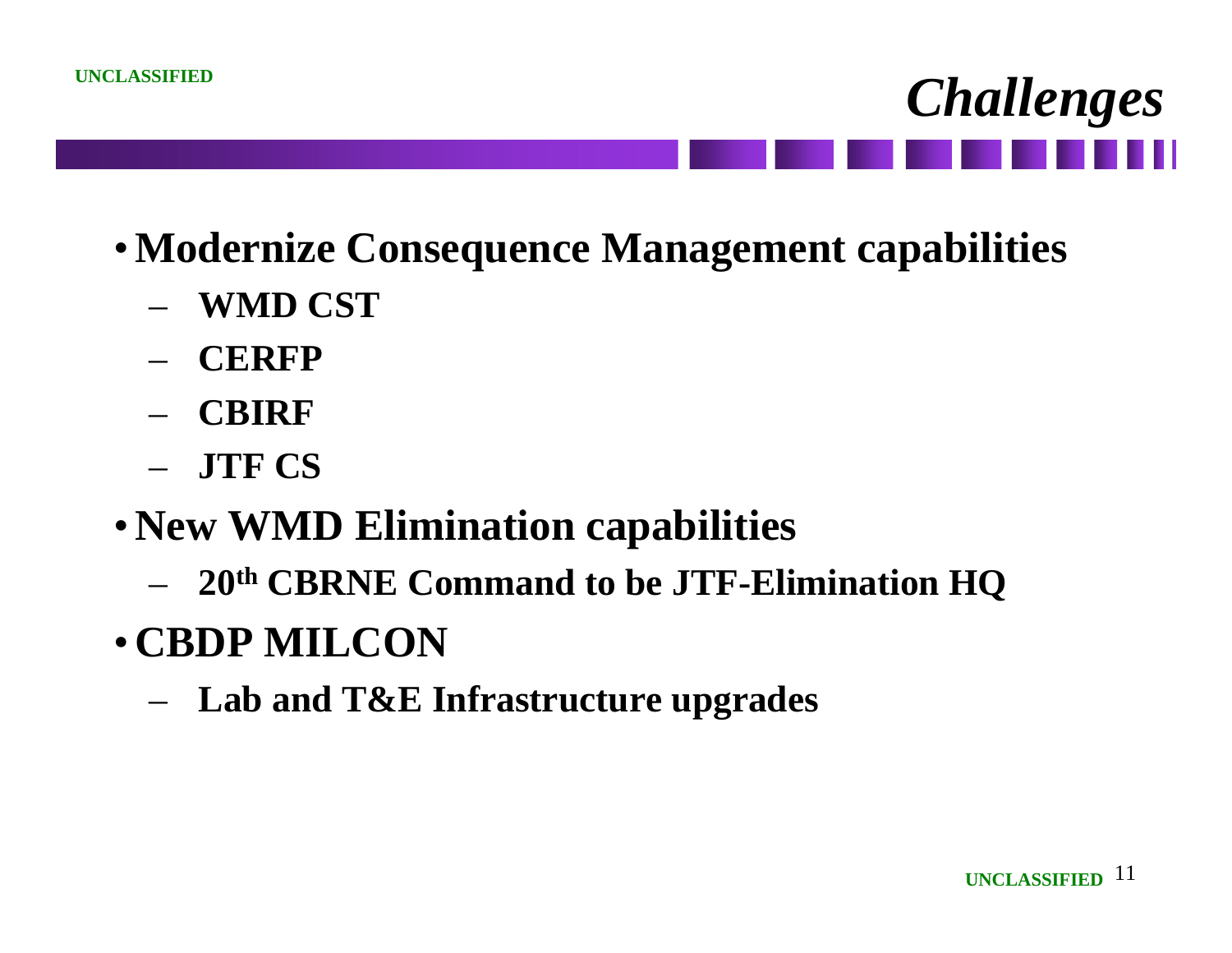#### • **Program transforming with Strategic Environment**

- **Accept current operational risk**
- **Invest to meet future challenges**
- **Quadrennial Defense Review results**
- **New Force Planning Guidance**



#### • **STRATCOM as Combating WMD lead combatant commander**

- **Integrate and synchronize DOD capabilities**
- **STRATCOM Center for Combating WMD (SCC)**
- **Combating WMD Joint Integrating Concept**
- **Priority to Interdiction and Elimination missions**

*Summary*